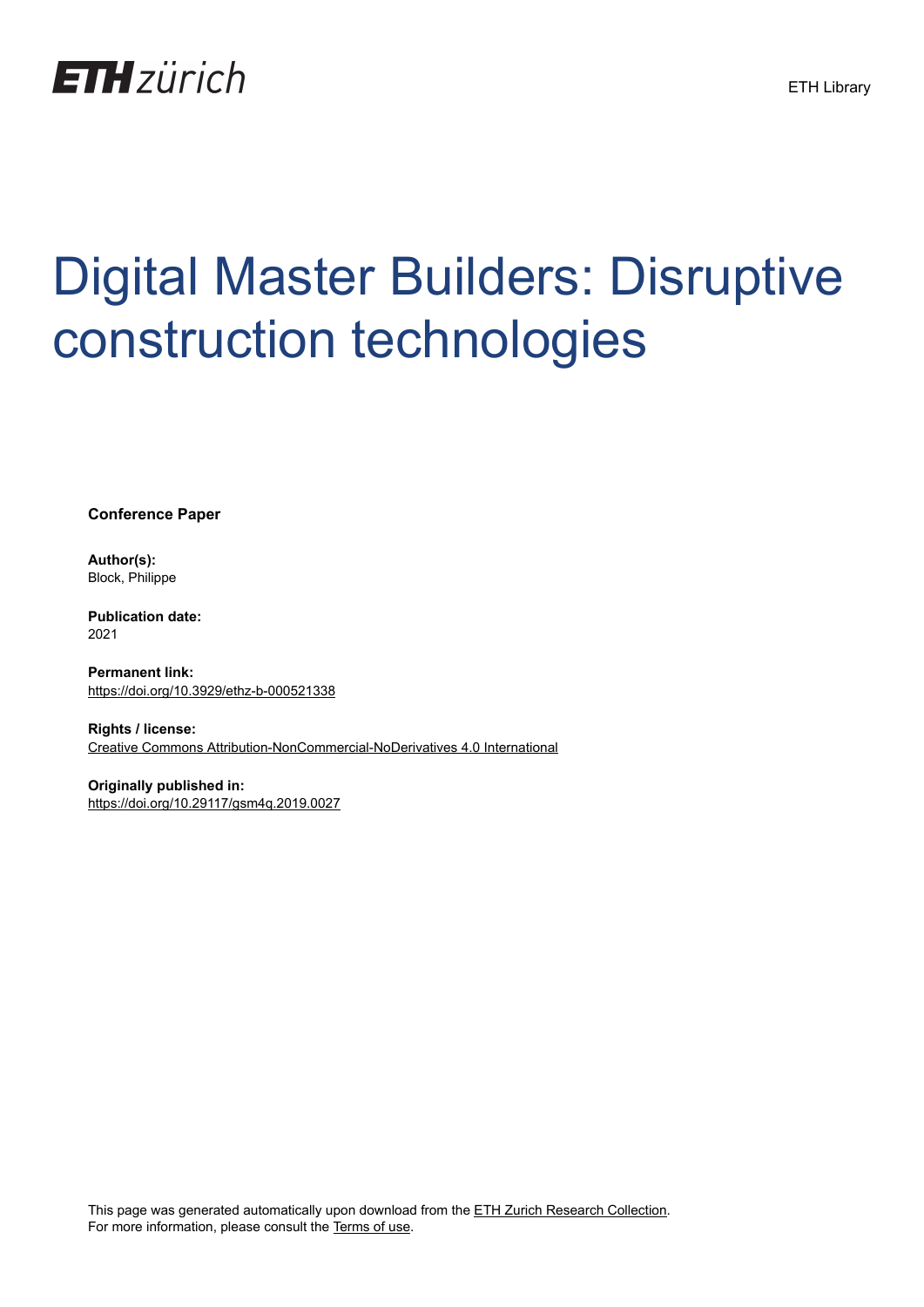**Proceedings of the International Conference on the 4th Game Set and Match (GSM4Q-2019) February 6-7, 2019 Doha, Qatar**

# **Digital Master Builders: Disruptive Construction Technologies**

# **Philippe Block**

Block Research Group, Institute of Technology in Architecture, ETH Zurich

block@arch.ethz.ch

# **1. Introduction**

The United Nations Department of Economic and Social Affairs estimates that by 2050 the world's population will have increased by over 2.1 billion people (UN DESA, 2019). Providing housing and infrastructure for them would essentially require building an amount equivalent to what currently exists. It is simply not possible to build in the future the way we do today. To appropriately confront the urgency of the environmental crisis, the building industry faces three immediate challenges: 1) reducing pollution, particularly embodied carbon emissions; 2) slowing the depletion of natural resources; and 3) minimizing waste production. The first challenge refers foremost to embodied emissions (De Wolf et al., 2013, 2016, 2017). The second challenge asks for a reduction in the demand of material used by the building sector, since currently 40% of global resource consumption results in the disappearance of essential virgin materials (OECD, 2018). The third challenge centers on what is wasted during and after construction. In the European Union, 25-30% of all waste produced by humans comes from construction and demolition (EC, 2018).

### **2. Strategies and Necessities for Change**

**GSM4G** 

Based on the arguments above, it should be abundantly clear that we need to change the way we design and build structures and that collective efforts are required.

One sensible approach is to design structures with much longer life spans, which can resist a wider range of loads and can be used for multiple functions. The philosophy here is to avoid demolition and the associated end-of-life waste. For buildings to retain their value, they should be designed to be more flexible and adaptable to avoid obsolescence (Cheshire, 2016).

An alternative approach is to achieve improvements for the impact of construction by designing structures that use fewer materials, allow more sustainable materials and are easier to recycle (De Wolf et al., 2016). Such structures are lighter and can be more easily disassembled when obsolete. This approach, however, challenges engineers and architects to rethink the way structures are designed and to strive for more efficient, less wasteful construction methods.

This section presents a) the principles that allow the realization of this latter approach, as well as b) the tools that the Block Research Group (BRG) at ETH Zurich has developed in pursuit of feasible solutions for practice:

#### a) Strength through Geometry and Material Effectiveness

"Strength through Geometry" means achieving structural performance by harnessing the power of well-thought-out structural design. Efficient structural forms, such as shells or vaults, can significantly reduce the required structural volume by placing material only where needed, i.e. by following the flow of forces for all loading cases. In particular, the use of funicular (i.e. compression-only) forms can, even with reduced structural sections, also significantly reduce stress concentrations thanks to their ability to uniformly distribute the load across their section, furthermore enabling the use of weaker and thus more sustainable materials (Ashby, 2013; Habert & Roussel, 2009).

Structural geometry also usually means a clearer understanding of the force-flow by the designer, who can thus separate compression and tension or strategically discretize the structure to control the structural behavior. This separation increases longevity and improves recyclability: easier access to the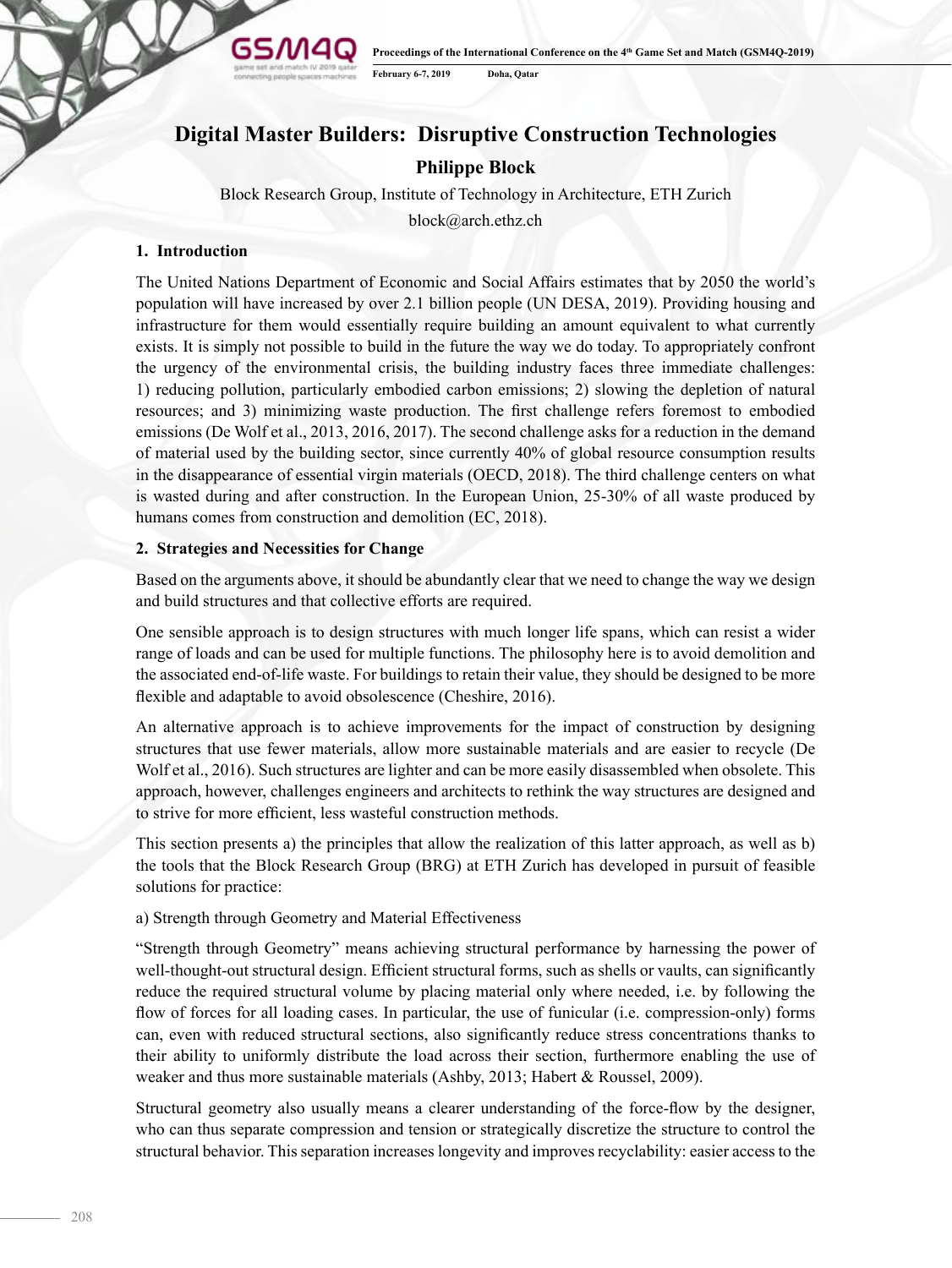**February 6-7, 2019 Doha, Qatar**

components to be corrected for corrosion, fire, etc. better facilitates their inspection and replacement, and single-material systems allow us to easily discern material for recycling at a structure's end of life.

GSM4Q

However, the geometry of a structure cannot be separated from its materialization: specific structural forms are more congenial to or even require specific materials; that is, certain materials should be used with certain geometries. Usually, engineers focus on material efficiency; in doing so, they often forget "material effectiveness". In other words, structural design often centers on the idea of optimizing the amount of material (efficiency), sometimes without questioning if that material is the right one for that application (effectiveness). We need to use a material for what it is good for.

Concrete is a good example of this. Depending on loading and boundary conditions, large parts of reinforced concrete elements do not contribute to the performance of the structure and are just additional dead load. One could question if, for spanning elements working in bending, reinforced concrete is indeed the right material and if other materials or structural systems should be adopted.



**Figure 01:** Mapungubwe Interpretive Centre, South Africa, 2008 and Rippmann Floor System prototype, 2016. The museum's tile vaults in soil-pressed tiles or the stiffened shell floor prototype are both thin, unreinforced structures using low-carbon-intensive material in very different contexts: soil-pressed tiles and concrete with a high percentage of recycled content. (Photos: Iwan Baan and Nick Krouwel)

## b) Computational Design and Digital Fabrication

Achieving strength through geometry requires the structural designer to regain control of the geometry during the design process. Geometry is the universal language that connects the different fields of our industry, but in order to control it, traditional design tools are no longer sufficient, and new solutions are needed for both the design and analysis of structures. More importantly, the design process needs to change radically and to encapsulate structural constraints (and ideally many others, such as mechanical, fabrication, or construction constraints) from the start; the typical linear and iterative approach is no longer possible or even feasible!

Advanced analysis, design and drafting software are already available and in continuous development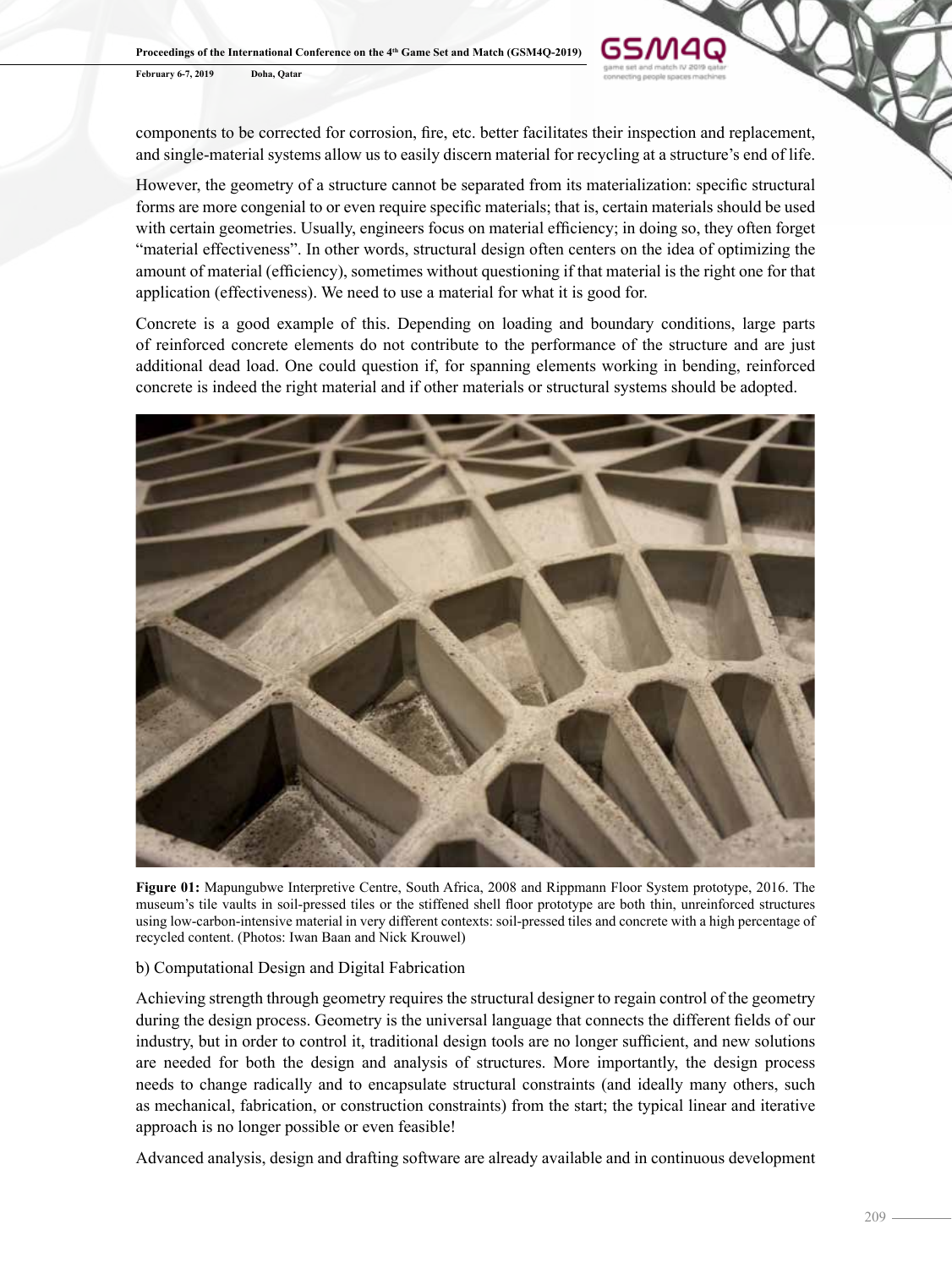#### **GSM4G Proceedings of the International Conference on the 4th Game Set and Match (GSM4Q-2019) February 6-7, 2019 Doha, Qatar**

(such as Grasshopper or Dynamo and their numerous plug-ins). However, in research as well as in practice, time and resources are wasted on connecting these software and setting up digital pipelines that often need to be completely reconstructed for each new project. The challenges for our industry to improve its impact dramatically are too big to be continuously reinventing the wheel. Instead, we need to join forces and work together to achieve a new status quo, sharing best-practice experiences in computational strategies. The Block Research Group's response to this is COMPAS, an open-source computational framework for collaboration and research in architecture, engineering, fabrication and construction (AEFC) (Van Mele et al., 2017).



A: https://www.dropbox.com/s/3mio6snuk00jav2/HiLo\_109\_6J0A2753\_Naida-Iljazovic.JPG?dl=0.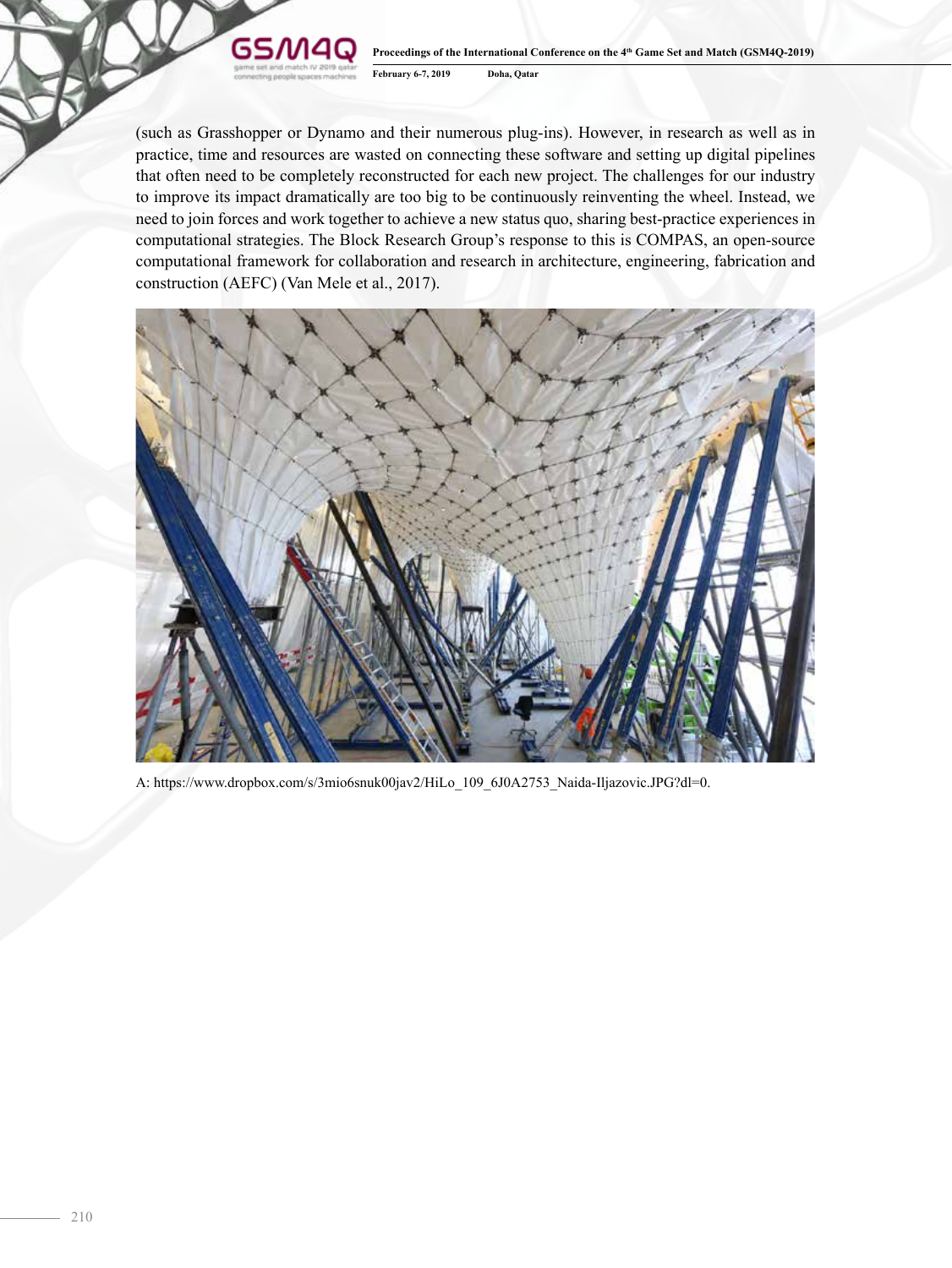**Proceedings of the International Conference on the 4th Game Set and Match (GSM4Q-2019)**

**February 6-7, 2019 Doha, Qatar**



GSM4Q

B: https://www.dropbox.com/s/ecdoj3gom20u74e/HiLo 003 DSC 0102 Michael-Lyrenmann.jpg?dl=0.

**Figure 02:** NEST HiLo concrete shell prototype. ETH Zurich, 2017. The extremely thin concrete shell was cast on a flexible, fully reusable formwork system, getting its efficiency through the use of a pre-stressed cable-net. (Photos: Naida Iljazovic and Michael Lyrenmann)

To facilitate the interaction and exchange between researchers and practitioners from various fields in the AEFC industry, and the adoption and integration of the tools, expertise and methods of their respective academic or professional communities, the computational core of COMPAS is designed to be entirely independent of CAD software and (FEA) analysis tools. It provides flexible and robust data structures, numerical solvers, geometry processing tools, topology algorithms, robotics fundamentals, extensive file format support and transparent wrapping mechanisms for state-of-the-art external libraries that can be used to tackle a wide variety of problems related to virtually every aspect of the modern AEFC development process. Furthermore, through a unified scripting API and flexible serialization and data persistence mechanisms, the core functionality of COMPAS can be easily and consistently implemented crossplatform, not only in tools such as Rhino, Grasshopper, and Blender but also in distributable standalone applications and even cloud-based web apps.

Architecture lags behind other industries not only on the computational side (McKinsey, 2015), but also on the fabrication side. The means and methods of today's construction industry are substantially similar to those applied more than one hundred years ago. This affects productivity, quality, and waste production, especially for non-standard structures, such as structurally optimized geometries that need more efficient shaping strategies for their realization. Typically, the production of complex building components is slow and wasteful, but opportunities exist in digital fabrication technology including full-scale 3D printing, robotic assembly, or 3D knitting that offer fast, versatile and less wasteful means of automated architectural production (Rippmann et al., 2018, 2019).

Digital fabrication not only improves precision and quality, but it can also enhance productivity and engagement of labor (Orr, 2019). The smart input of digital fabrication strategies simplifies logistics and makes building sites more efficient. It may also enhance work options and opportunities for workers, giving them more interesting, engaging or challenging tasks.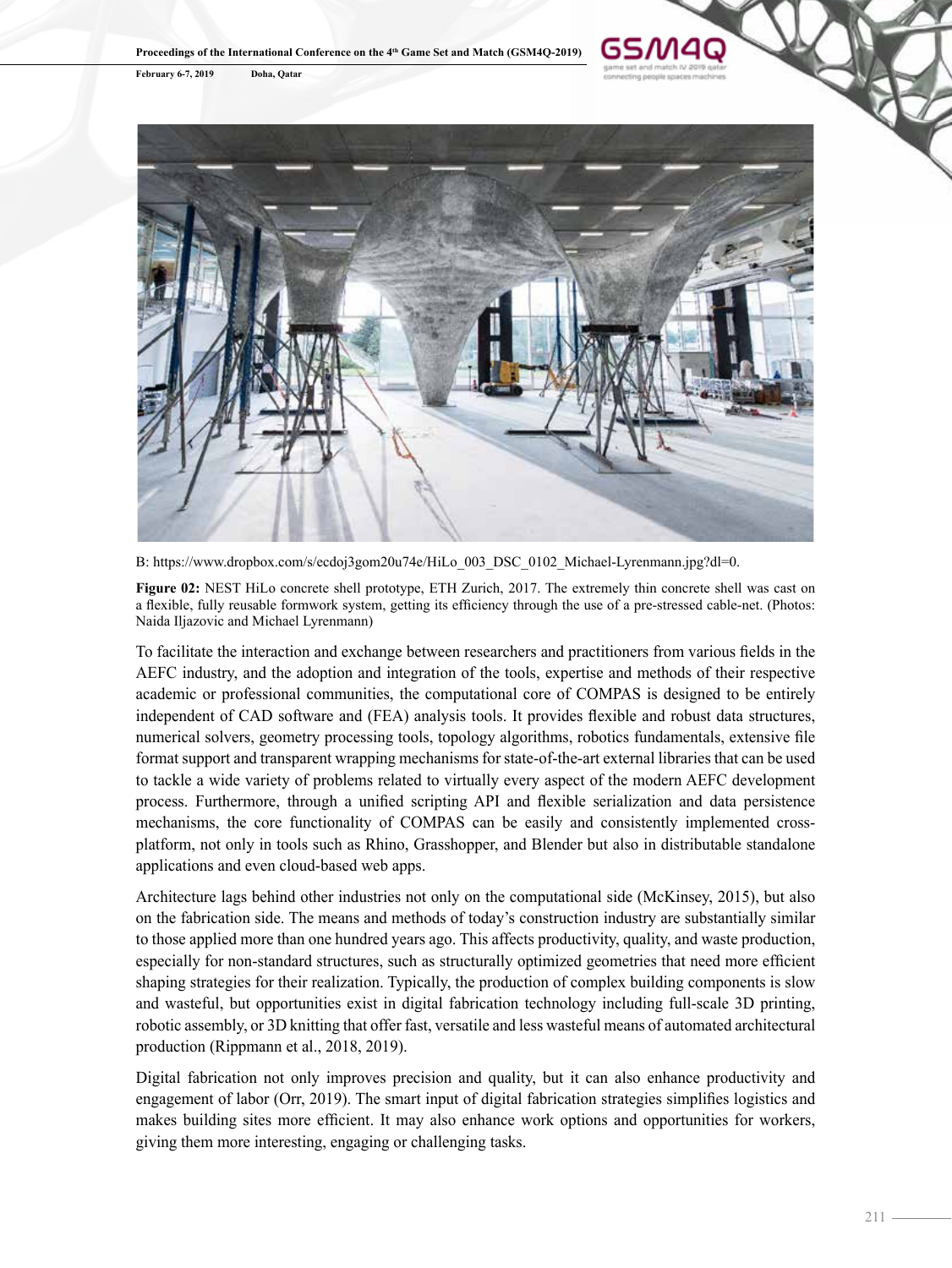#### **GSM40 Proceedings of the International Conference on the 4th Game Set and Match (GSM4Q-2019) February 6-7, 2019 Doha, Qatar**



A: https://www.dropbox.com/s/6di9m2e3nceyk16/10\_IMG\_1500\_Maria\_Verhulst.jpg?dl=0



B: https://www.dropbox.com/s/a56l9bjg0yifzuy/Knit%20Candela-Angelica%20Ibarra-7.jpg?dl=0

**Figure 03:** KnitCandela, Mexico City, 2018 - BRG and ZHCODE with R-Ex. A lightweight 3D-knitted formwork offered a fast, extremely cheap and waste-free stay-in-place formwork for a concrete shell, finished by local Mexican workers. Photos: Maria Verhulst and Angélica Ibarra)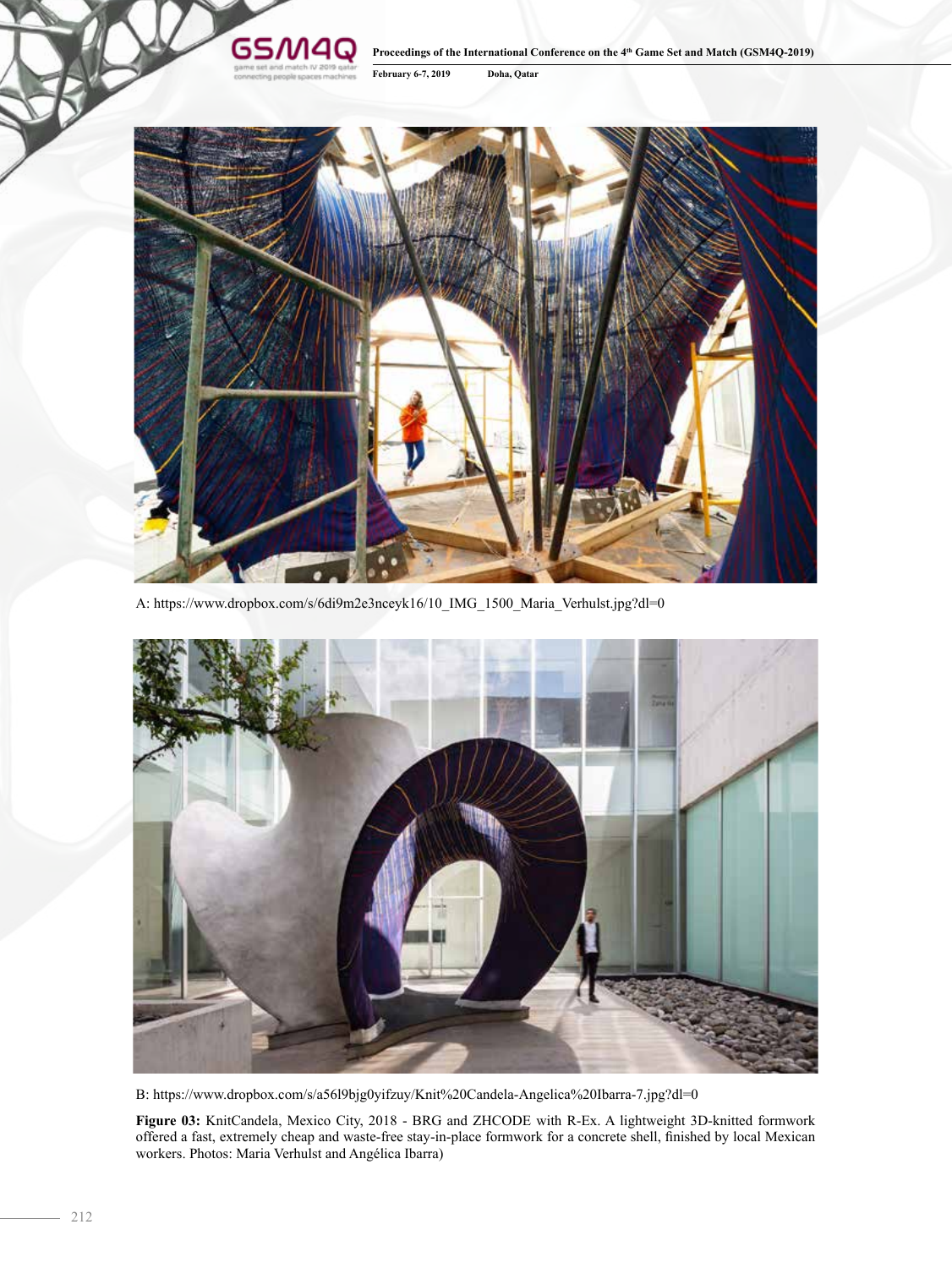**February 6-7, 2019 Doha, Qatar**



### **3. Conclusion**

As the gravity of warnings concerning global warming and the health of our planet increases, we can no longer ignore the building industry's contribution to the crisis, nor can we continue to build in the same way we have for the last 100+ years, willfully ignoring the pollution and wastefulness caused by this model.

This short paper is meant as a 'call to action' for a better way of designing and building structures: we need to collectively work on new solutions to meet the environmental goals. Our architecture and structural engineering courses need to be revised to teach historic, often forgotten principles that value design acumen over material strength and to include more computation and digital fabrication skills. Our building codes need to change and equip engineers with tools to design more innovative structures.

The Block Research Group's research shows that when combined with the necessary computational and digital fabrication tools, principles like "strength through geometry" and "material effectiveness" can offer new opportunities to change our industry. However, many more strategies are needed for different contexts.

Finally, no change is possible if it is confined within the walls of a research institute and is not embraced by practitioners, contractors and developers. Whether it is for an iconic structure (such as a doubly curved, continuous shell roof) or one of the most common structural elements (such as a structural slab), architects, engineers, contractors, clients and developers, must investigate, adopt and promote more sustainable design choices. We have just about a decade to make a significant change! (IPCC, 2018).

#### **Note**

This paper is a summary of the paper by P. Block, T. Van Mele, M. Rippmann, F. Ranaudo, C. Calvo, and N. Paulson, "**Redefining Structural Art: Strategies, necessities and opportunities**", published in *The Structural Engineer* in January 2020. Through full-scale, built research demonstrators by the Block Research Group at ETH Zurich, this essay presents strategies, based on advances in computational structural design and digital fabrication, to take on these challenges, offering opportunities for a necessary disruptive change.

#### **References**

Ashby (2013); Habert, G. and Roussel, N. (2009). Study of two concrete mix-design strategies to reach carbon mitigation objectives. Cement and Concrete Composites, 31: 6: 397-402.

Cheshire, D. (2016). Building Revolutions: Applying the Circular Economy to the Built Environment. RIBA publishing.

- De Wolf, C. (2017). Low Carbon Pathways for Structural Design: Embodied Life Cycle Impacts of Building Structures. (PhD Thesis). Retrieved from Massachusetts Institute of Technology.
- De Wolf, C., Ramage, M., & Ochsendorf, J. (2016). Low Carbon Vaulted Masonry Structure. Journal of the International Association for Shell and Spatial Structures, 57(4), 275.
- embodied emissions in buildings A review of current trends. Energy and Buildings, 66: 232-245.
- European Commission. (2018). Construction and Demolition Waste (CDW). Retrieved from http://ec.europa.eu/ environment/waste/construction\_demolition.htm and Resource Efficient Use of Mixed Wastes, http://ec.europa.eu/ environment/waste/studies/mixed\_waste.htm. Accessed on February 28, 2020.

Ibn-Mohammed, T., Greenough, R., Taylor, S., Ozawa-Meida, L., & Acquaye, A. (2013). Operational vs

IPCC. (2018). Global Warming of 1.5C. An IPCC Special Report on the impacts of global warming of 1.5 °C above preindustrial levels and related global greenhouse gas emission pathways, in the context of strengthening the global response to the threat of climate change, sustainable development, and efforts to eradicate poverty.